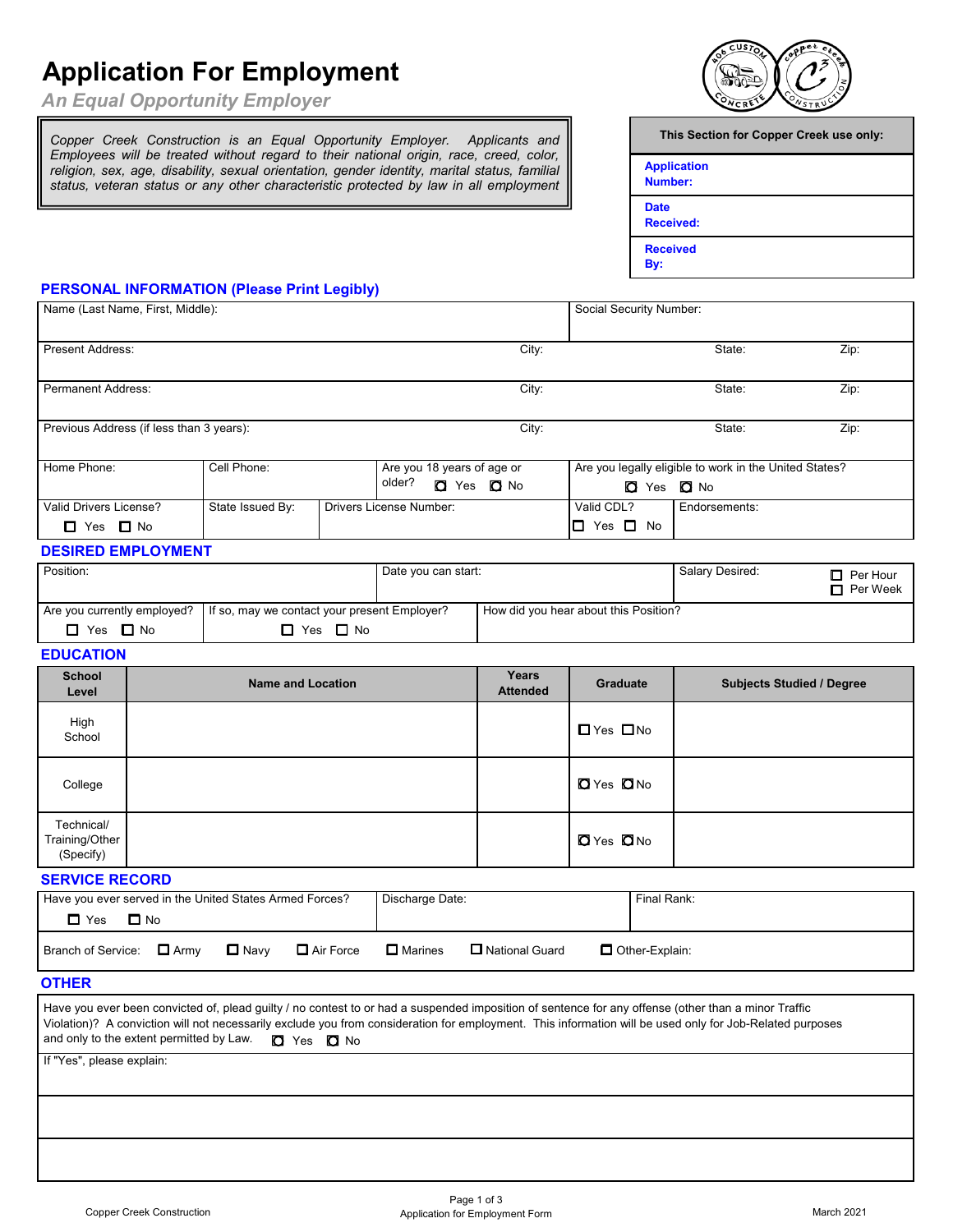## **FORMER EMPLOYERS**

| Provide your last three (3) Employers, starting with the most recent.                             |                                        |               |  |                                    |                                                                                              |  |  |                                                                                                                                                      |  |
|---------------------------------------------------------------------------------------------------|----------------------------------------|---------------|--|------------------------------------|----------------------------------------------------------------------------------------------|--|--|------------------------------------------------------------------------------------------------------------------------------------------------------|--|
| Name of present or most recent Employer:                                                          |                                        |               |  |                                    | City:<br>State:                                                                              |  |  |                                                                                                                                                      |  |
| <b>Starting Date:</b><br>Leaving Date:                                                            |                                        |               |  |                                    | Job Title:                                                                                   |  |  |                                                                                                                                                      |  |
| <b>Starting Salary:</b><br>Final Salary:<br>$\Box$ Per Hour<br>Per Week                           |                                        |               |  | $\Box$ Per Hour<br>Per Week        | Reason for<br>$\Box$ Other -<br>$\Box$ Lay Off<br>$\Box$ Termination<br>Explain:<br>leaving: |  |  |                                                                                                                                                      |  |
| Your Responsibilities:                                                                            |                                        |               |  |                                    |                                                                                              |  |  |                                                                                                                                                      |  |
| Name of your Supervisor:                                                                          |                                        |               |  | Supervisor's Title:                |                                                                                              |  |  |                                                                                                                                                      |  |
| May we contact your Supervisor?<br>Work Phone:<br>$\Box$ Yes $\Box$ No                            |                                        |               |  |                                    | Cell Phone:                                                                                  |  |  |                                                                                                                                                      |  |
| Name of previous Employer:<br>City:<br>State:                                                     |                                        |               |  |                                    |                                                                                              |  |  |                                                                                                                                                      |  |
| <b>Starting Date:</b><br>Leaving Date:                                                            |                                        |               |  |                                    | Job Title:                                                                                   |  |  |                                                                                                                                                      |  |
| <b>Starting Salary:</b>                                                                           | $\Box$ Per Hour<br>$\Box$ Per Week     | Final Salary: |  | $\Box$ Per Hour<br>$\Box$ Per Week | Reason for □ Lay Off<br>$\Box$ Other -<br>$\blacksquare$ Termination<br>leaving:<br>Explain: |  |  |                                                                                                                                                      |  |
| Your Responsibilities:                                                                            |                                        |               |  |                                    |                                                                                              |  |  |                                                                                                                                                      |  |
| Name of your Supervisor:                                                                          |                                        |               |  |                                    | Supervisor's Title:                                                                          |  |  |                                                                                                                                                      |  |
| May we contact your Supervisor?<br>Work Phone:<br>□ Yes □ No                                      |                                        |               |  |                                    | Cell Phone:                                                                                  |  |  |                                                                                                                                                      |  |
|                                                                                                   |                                        |               |  |                                    |                                                                                              |  |  | State:                                                                                                                                               |  |
| Name of previous Employer:<br>City:                                                               |                                        |               |  |                                    |                                                                                              |  |  |                                                                                                                                                      |  |
|                                                                                                   | <b>Starting Date:</b><br>Leaving Date: |               |  |                                    | Job Title:                                                                                   |  |  |                                                                                                                                                      |  |
| <b>Starting Salary:</b><br>Final Salary:<br>$\Box$ Per Hour<br>$\Box$ Per Hour<br>$\Box$ Per Week |                                        |               |  | Per Week                           | Reason for □ Lay Off<br>$\Box$ Other -<br>$\Box$ Termination<br>Explain:<br>leaving:         |  |  |                                                                                                                                                      |  |
| Your Responsibilities:                                                                            |                                        |               |  |                                    |                                                                                              |  |  |                                                                                                                                                      |  |
| Name of your Supervisor:                                                                          |                                        |               |  |                                    | Supervisor's Title:                                                                          |  |  |                                                                                                                                                      |  |
| May we contact your Supervisor?<br>Work Phone:<br>$\Box$ Yes $\Box$ No                            |                                        |               |  |                                    | Cell Phone:                                                                                  |  |  |                                                                                                                                                      |  |
| <b>REFERENCES</b>                                                                                 |                                        |               |  |                                    |                                                                                              |  |  |                                                                                                                                                      |  |
| former Employers that may be contacted for a personal reference.                                  |                                        |               |  |                                    |                                                                                              |  |  | Below, provide the names and phone numbers of three (3) people you are not related to, whom you have known for at least one (1) year and who are not |  |
| <b>Name</b>                                                                                       |                                        |               |  |                                    | <b>Years Known</b><br><b>Phone Number</b>                                                    |  |  | Relationship                                                                                                                                         |  |
|                                                                                                   |                                        |               |  |                                    |                                                                                              |  |  |                                                                                                                                                      |  |
|                                                                                                   |                                        |               |  |                                    |                                                                                              |  |  |                                                                                                                                                      |  |
|                                                                                                   |                                        |               |  |                                    |                                                                                              |  |  |                                                                                                                                                      |  |
| <b>RESUME</b>                                                                                     |                                        |               |  |                                    |                                                                                              |  |  |                                                                                                                                                      |  |
| Resume attached: C Yes C No                                                                       |                                        |               |  |                                    |                                                                                              |  |  |                                                                                                                                                      |  |